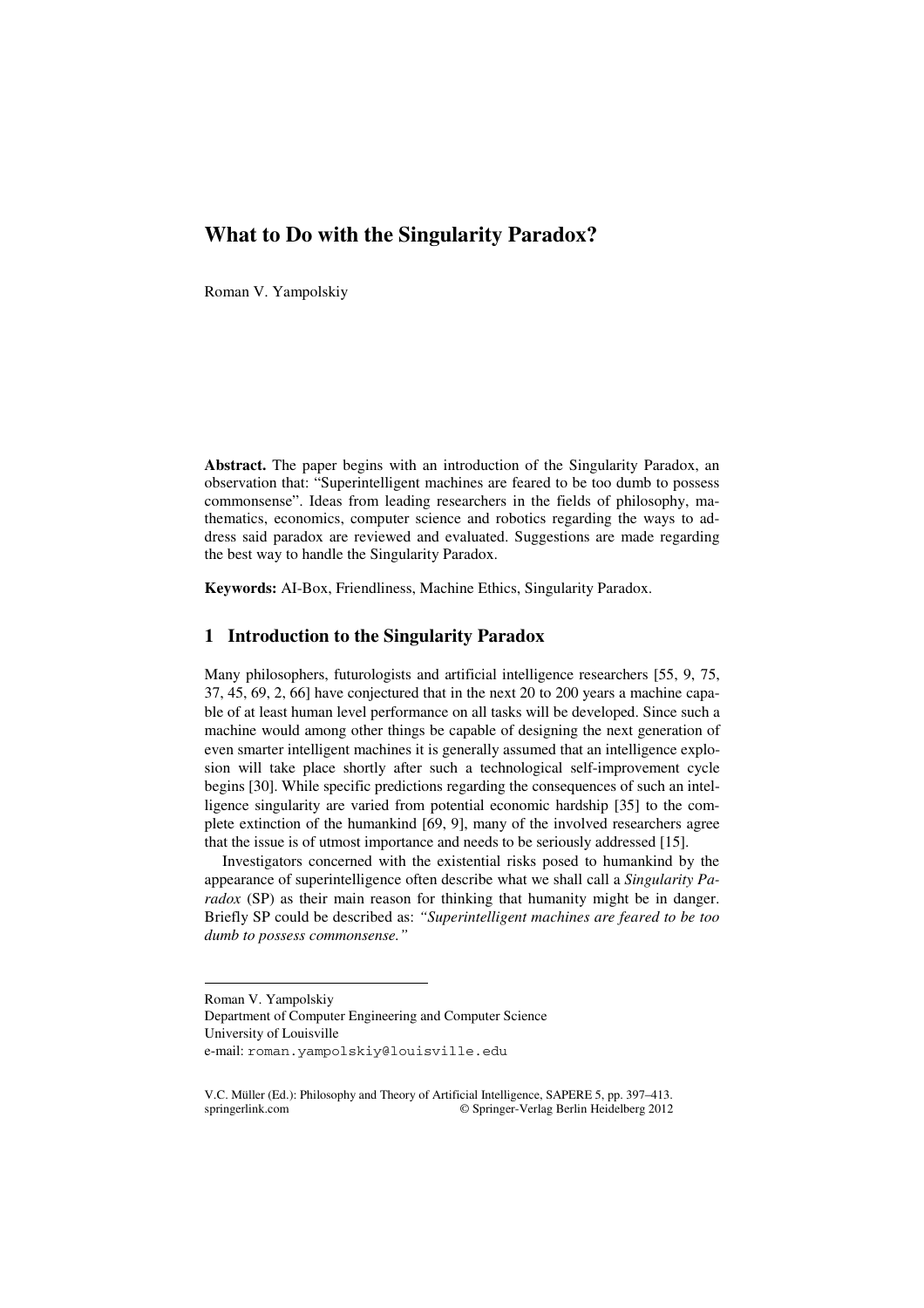SP is easy to understand via some commonly cited examples. Suppose that scientists succeed in creating a superintelligent machine and order it to "make all people happy". Complete happiness for humankind is certainly a noble and worthwhile goal, but perhaps we are not considering some unintended consequences of giving such an order. Any human immediately understands what is meant by this request; a non-exhaustive list may include making all people healthy, wealthy, beautiful, talented, giving them loving relationships and novel entertainment. However, many alternative ways of "making all people happy" could be derived by a superintelligent machine. For example:

- Killing all people trivially satisfies this request as with 0 people around all of them are happy.
- Forced lobotomies for every man, woman and child might also accomplish the same goal.
- A simple observation that happy people tend to smile may lead to forced plastic surgeries to affix permanent smiles to all human faces.
- A daily cocktail of cocaine, methamphetamine, methylphenidate, nicotine, and 3,4-methylenedioxymethamph-etamine, better known as Ecstasy, may do the trick.

An infinite number of other approaches to accomplish universal human happiness could be derived. For a superintelligence the question is simply which one is fastest/cheapest (in terms of computational resources) to implement. Such a machine clearly lacks commonsense, hence the paradox.

### **2 Methods Proposed for Dealing with SP**

#### **Prevention of Development**

One of the earliest and most radical critics of the upcoming singularity was Theodore Kaczynski, a Harvard educated mathematician also known as the Unabomber. His solution to preventing singularity from ever happening was a bloody multiyear terror campaign against university research labs across the USA. In his 1995 manifesto Kaczynski explains his negative views regarding future of humankind dominated by the machines [44]: "*First let us postulate that the computer scientists succeed in developing intelligent machines that can do all things better that human beings can do them. In that case presumably all work will be done by vast, highly organized systems of machines and no human effort will be necessary. … If the machines are permitted to make all their own decisions, we can't make any conjectures as to the results, because it is impossible to guess how such machines might behave. We only point out that the fate of the human race would be at the mercy of the machines."* 

An even more violent outcome is prophesized, but not advocated, by Hugo de Garis [21] who predicts that the issue of building superintelligent machines will split humanity into two camps, eventually resulting in a civil war over the future of singularity research: "I believe that the ideological disagreements between these two groups on this issue will be so strong, that a major … war, killing billions of people, will be almost inevitable before the end of the 21st century".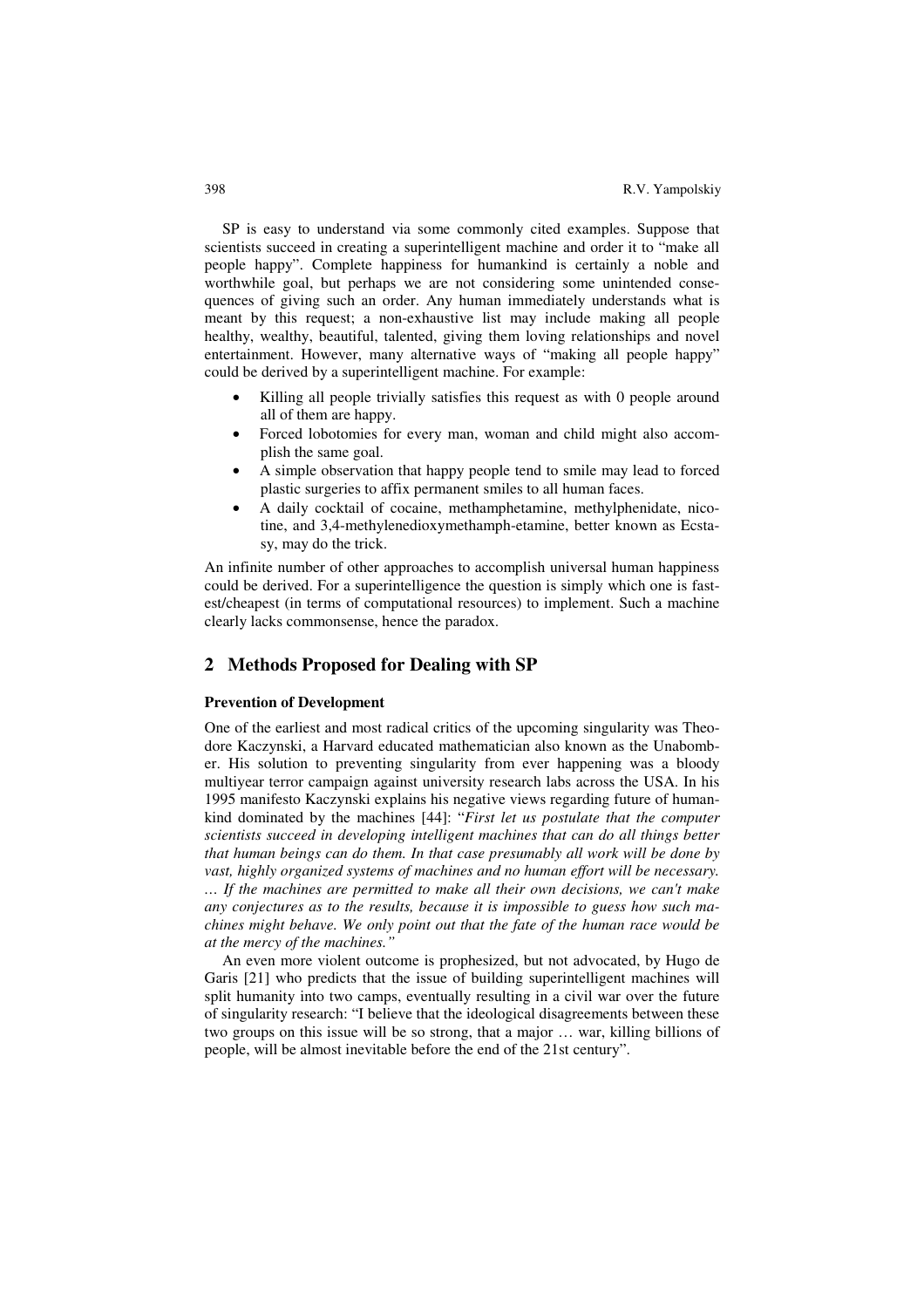Realizing potential dangers of superintelligent computers Anthony Berglas proposed a legal solution to the problem. He suggested outlawing production of more powerful processors essentially stopping Moore's Law in its tracks and consequently denying necessary computational resources to self-improving artificially intelligent machines [7]. Similar laws aimed at promoting human safety have been passed banning research on cloning of human beings and development of biological (1972 Biological Weapons Convention), chemical (1993 Chemical Weapons Convention) and nuclear weaponry. The idea of Berglas may be interesting in terms of its shock value which in turn may attract more attention to the dangers of the Singularity Paradox. Here is what Berglas suggested in his own words [7]: "… a radical solution, namely to limit the production of ever more powerful computers and so try to starve any AI of processing power. This is urgent, as computers are already almost powerful enough to host an artificial intelligence. … One major problem is that we may already have sufficient power in general purpose computers to support intelligence. Particularly if processors are combined into super computers or botnets. … So ideally we would try to reduce the power of new processors and destroy existing ones."

Alternatively restrictions could be placed on the intelligence an AI may possess to prevent it from becoming superintelligent [25] or legally require that its memory be erased after every job [6]. Similarly, Bill Joy advocates for relinquishment of superintelligence research and even suggests how enforcement of such convention could be implemented [43]: "*… enforcing relinquishment will require a verification regime similar to that for biological weapons, but on an unprecedented scale."* Enforcement of such technology restricting laws will not be trivial unless the society as a whole adopts an Amish-like, technology free, life style.

Ben Goertzel, a computer scientist, has proposed creation of "Big Brother AI" monitoring system he calls the "Singularity Steward". The goal of the proposed system is to monitor the whole world with the specific aim of preventing development of any technology capable of posing a risk to humanity including superintelligent machines [28]. Goertzel believes that creation of such a system is feasible and would safeguard humanity against preventable existential risks.

## *2.1 Restricted Deployment*

A common theme in singularity discussion forums is a possibility of simply keeping a superintelligent agent in a sealed hardware so as to prevent it from doing any harm to the humankind [68]. Such ideas originate with scientific visionaries such as Eric Drexler who has suggested confining transhuman machines so that their outputs could be studied and used safely [18]. The general consensus on such an approach among researchers seems to be that such confinement is impossible to successfully maintain. For example, Vernor Vinge has strongly argued against the case of physical confinement [60]: *"Imagine yourself locked in your home with only limited data access to the outside, to your masters. If those masters thought at a rate − say −− one million times slower than you, there is little doubt that over a period of years (your time) you could come up with "helpful advice" that would incidentally set you free. (I call this "fast thinking" form of superintelligence*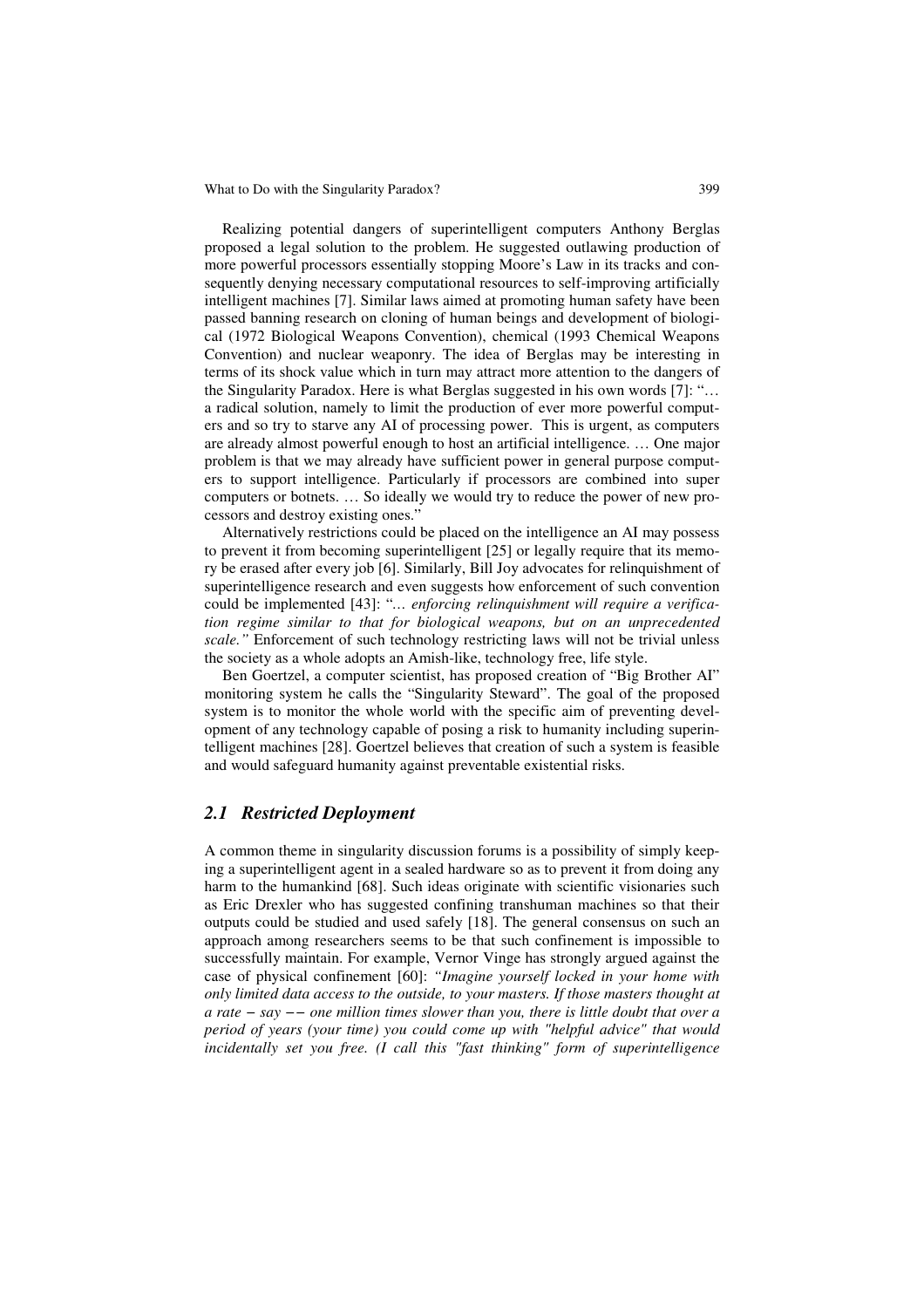*"weak superhumanity". Such a "weakly superhuman" entity would probably burn out in a few weeks of outside time. "Strong superhumanity" would be more than cranking up the clock speed on a human−equivalent mind. It's hard to say precisely what "strong superhumanity" would be like, but the difference appears to be profound."* 

Likewise David Chalmers, a philosopher, has stated that confinement is impossible as any useful information we would be able to extract from the AI will affect us, defeating the purpose of confinement [15]. However, the researcher who did the most to discredit the idea of the so called "AI-Box" is Eliezer Yudkowsky who has actually performed AI-Box "experiments" in which he demonstrated that even human level intelligence is sufficient to escape from an AI-Box [71]. In a series of 5 experiments, Yudkowsky has challenged different individuals to play a role of a gatekeeper to a Superintelligent Agent (played by Yudkowsky himself) trapped inside an AI-Box, and was successful in securing his release in 3 out of 5 trials via nothing more than a chat interface [71].

In 2010 David Chalmers proposed the idea of a "leakproof" singularity. He suggests that for safety reasons, first AI systems be restricted to simulated virtual worlds until their behavioral tendencies could be fully understood under the controlled conditions. Chalmers argues that even if such an approach is not foolproof, it is certainly safer than building AI in physically embodied form. However, he also correctly observes that a truly leakproof system in which no information is allowed to leak out from the simulated world into our environment "… is impossible, or at least pointless" [15] since we can't interact with the system or even observe it. Chalmers' discussion of the leakproof singularity is an excellent introduction to the state-of-the-art thinking in the field.

Nick Bostrom, a futurologist, has proposed [10] an idea for an Oracle AI (OAI), which would be only capable of answering questions. It is easy to elaborate and see that a range of different Oracle AIs is possible. From advanced OAIs capable of answering any question to domain-expert-AIs capable of answering Yes/No/Unknown to questions on a specific topic. It is claimed that an OAI could be used to help mankind build a safe unrestricted superintelligent machine.

#### *2.2 Incorporation into Society*

Robin Hanson has suggested that as long as future intelligent machines are law abiding they should be able to coexist with humans [36]. Similarly, Hans Moravec puts his hopes for humanity in the hands of the law. He sees forcing cooperation from the robot industries as the most important security guarantee for humankind, and integrates legal and economic measures into his solution [43]. Robin Hanson, an economist, agrees [35]: "…robots well-integrated into our economy would be unlikely to exterminate us." Similarly, Steve Omohundro uses micro-economic theory to speculate about the driving forces in the behavior of superintelligent machines. He argues that intelligent machines will want to self-improve, be rational, preserve their utility functions, prevent counterfeit utility, acquire resources and use them efficiently, and protect themselves. He believes that machines' actions will be governed by rational economic behavior [50, 49].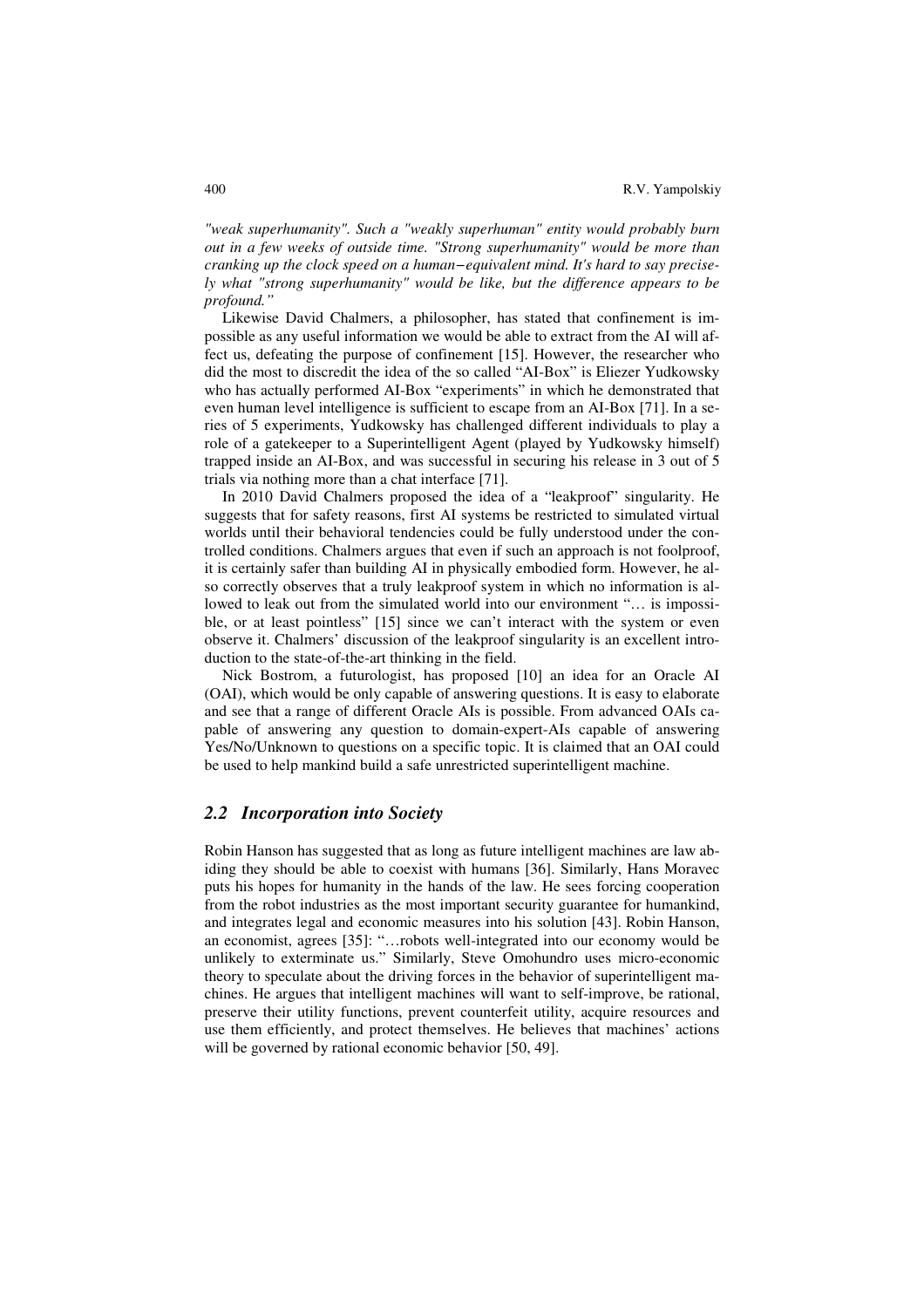Mark Waser suggested an additional "drive" to be included in the list of behaviors predicted to be exhibited by the machines [63]. Namely, he suggests that evolved desires for cooperation and being social are part of human ethics and are a great way of accomplishing goals, an idea also analyzed by Fox et al., who come to the conclusion that superintelligence does not imply benevolence [19]. Bill Hibbard adds the desire for maintaining the social contract towards equality as a component of ethics for super-intelligent machines [40] and J. Storrs Hall argues for incorporation of moral codes into the design [34]. In general ethics for superintelligent machines is one of the most fruitful areas of research in the field of singularity research with numerous publications appearing every year [53, 11, 9, 56, 54, 62, 13].

Robert Geraci, a theologian, has researched similarities between different aspects of technological singularity and the world's religions [24]. In particular, in his work on Apocalyptic AI [22] he observes the many commonalities in the works of Biblical prophets like Isaiah and the prophets of the upcoming technological singularity such as Ray Kurzweil or Hans Moravec. All promise freedom from disease, immortality, and purely spiritual (software) existence in the Kingdom come (Virtual Reality). More interestingly Geraci argues [23] that in order to be accepted into the society as equals, robots must convince most people that they are conscious beings. Geraci believes that an important component for such attribution is voluntary religious belief. Just like some people choose to believe in a certain religion, so will some robots. In fact one may argue that religious values may serve the goal of limiting behavior of superintelligences to those acceptable to society just like they do for many people. David Brin, in a work of fiction, has proposed that smart machines should be given humanoid bodies and from inception raised as our children and taught the same way we were [12]. Instead of programming machines explicitly to follow a certain set of rules they should be given capacity to learn and should be immersed in human society with its rich ethical and cultural rules.

#### *2.3 Self-Monitoring*

Probably the earliest and the best known solution for the problem of intelligent machines has been proposed by Isaac Asimov, a biochemist and a science fiction writer, in the early 1940s. The so called "Three Laws" of robotics are almost universally known and have inspired numerous imitations as well as heavy critique [32, 47, 65, 51]. The original laws as given by Asimov are [4]:

- 1. A robot may not injure a human being or, through inaction, allow a human being to come to harm.
- 2. A robot must obey orders given to it by human beings except where such orders would conflict with the First Law.
- 3. A robot must protect its own existence as long as such protection does not conflict with either the First or Second Law.

Continuing Asimov's work, rule-based standards of behavior for robots have been recently proposed by South Korea's Ministry of Commerce, Industry, and Energy. In 2007 a Robot Ethics Charter, which sets ethical guidelines concerning robot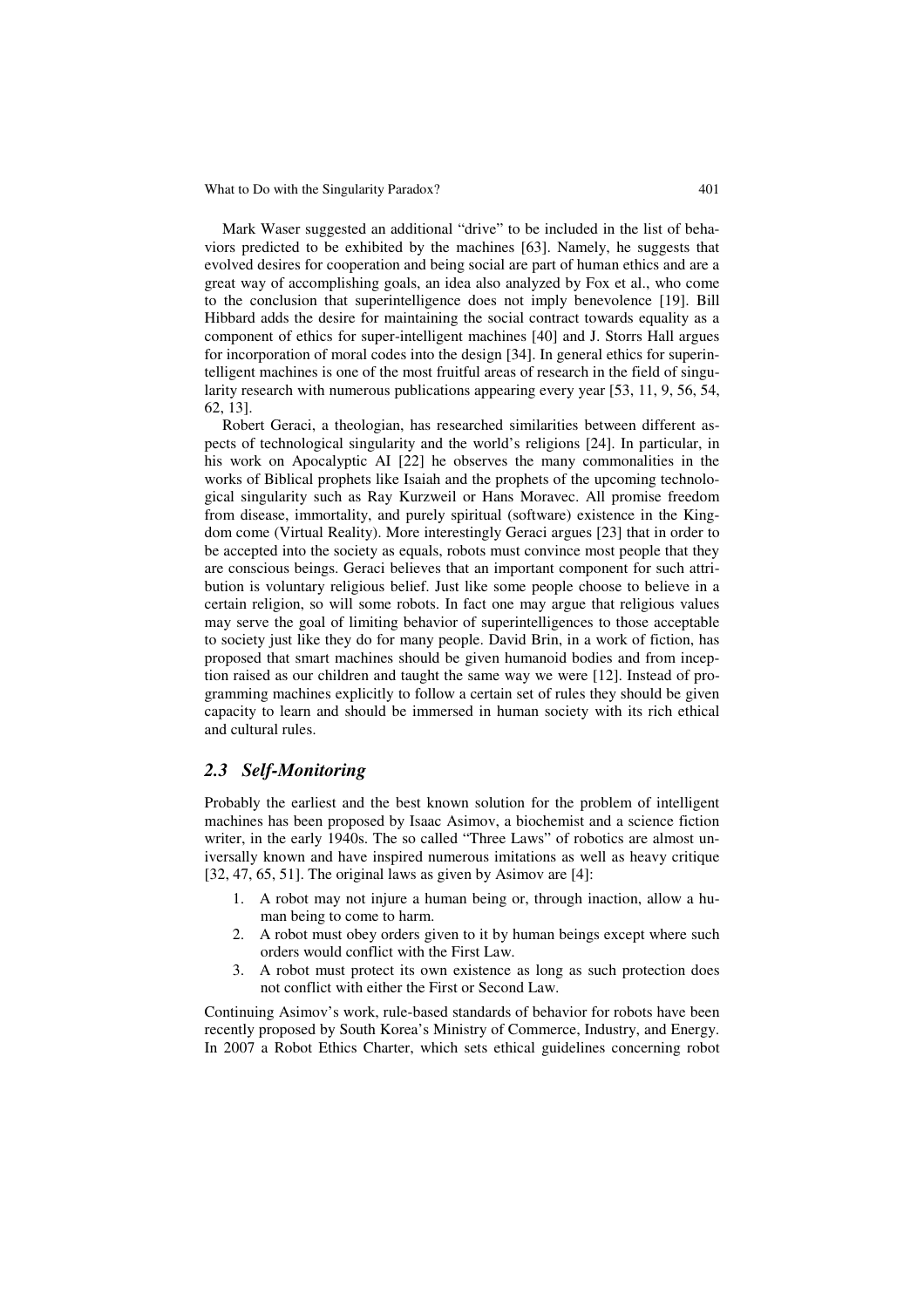functions has been adopted. In Europe, EURON (the European Robotics Research Network) also announced plans to develop guidelines for robots in five areas: safety, security, privacy, traceability, and identifiability. Japan's Ministry of Economy, Trade, and Industry has issued policies regarding robots in homes and how they should behave and be treated [52].

Stuart Armstrong proposed that trustworthiness of a superintelligent system could be monitored via a chain of progressively less powerful AI systems all the way down to the human level of intelligence [3]. The proposed "chain" would allow people to indirectly monitor and perhaps control the ultraintelligent machine. However, Armstrong himself acknowledges a number of limitations of the proposed method: the meaning of communication could be lost from one AI level to the next or AI links in the chain may not be able to reliably judge the trustworthiness of a more intelligent entity. In such cases the proposed solution is to shut down all AIs and to start building the chain from scratch.

To protect humankind against unintended consequences of superintelligent machines Eliezer Yudkowsky, an AI researcher, has suggested that any AI system under development should be "Friendly" to humanity [69]. Friendliness according to Yudkowsky could be defined as looking out for the best interests of the humankind. To figure out what humankind is really interested in, design of Friendly AI (FAI) should be done by specialized AIs. Such Seed AI [74] systems will first study human nature and then produce a Friendly Superintelligence humanity would want if it was given sufficient time and intelligence to arrive at a satisfactory design, our Coherent Extrapolated Volition (CEV) [72]. Yudkowsky is not the only researcher working on the problem of extracting and understanding human desires, Tim Freeman has also attempted to formalize a system capable of such "wish-mining" but in the context of "compassionate" and "respectful" plan development by AI systems [20].

For Friendly self-improving AI systems a desire to pass friendliness as a main value to the next generation of intelligent machines should be a fundamental drive. Yudkowsky also emphasizes importance of the "first mover advantage" - the first superintelligent AI system will be powerful enough to prevent any other AI systems from emerging, which might protect humanity from harmful AIs. Here is how Yudkowsky himself explains FAI [73] and CEV [72]: *"The term "Friendly AI" refers to the production of human-benefiting, non-human-harming actions in Artificial Intelligence systems that have advanced to the point of making realworld plans in pursuit of goals.*" *"… our coherent extrapolated volition is our wish if we knew more, thought faster, were more the people we wished we were, had grown up farther together; where the extrapolation converges rather than diverges, where our wishes cohere rather than interfere; extrapolated as we wish that extrapolated, interpreted as we wish that interpreted."* 

Ben Goertzel, a frequent critic of Friendly AI [27] has proposed a variation on the theme he calls a Humane AI. He believes it is more feasible to install AI with general properties like compassion, choice and growth than with specific properties like friendliness to humans [27]. In Goertzel's own words [28]: "In Humane AI, one posits as a goal, not simply the development of AI's that are benevolent to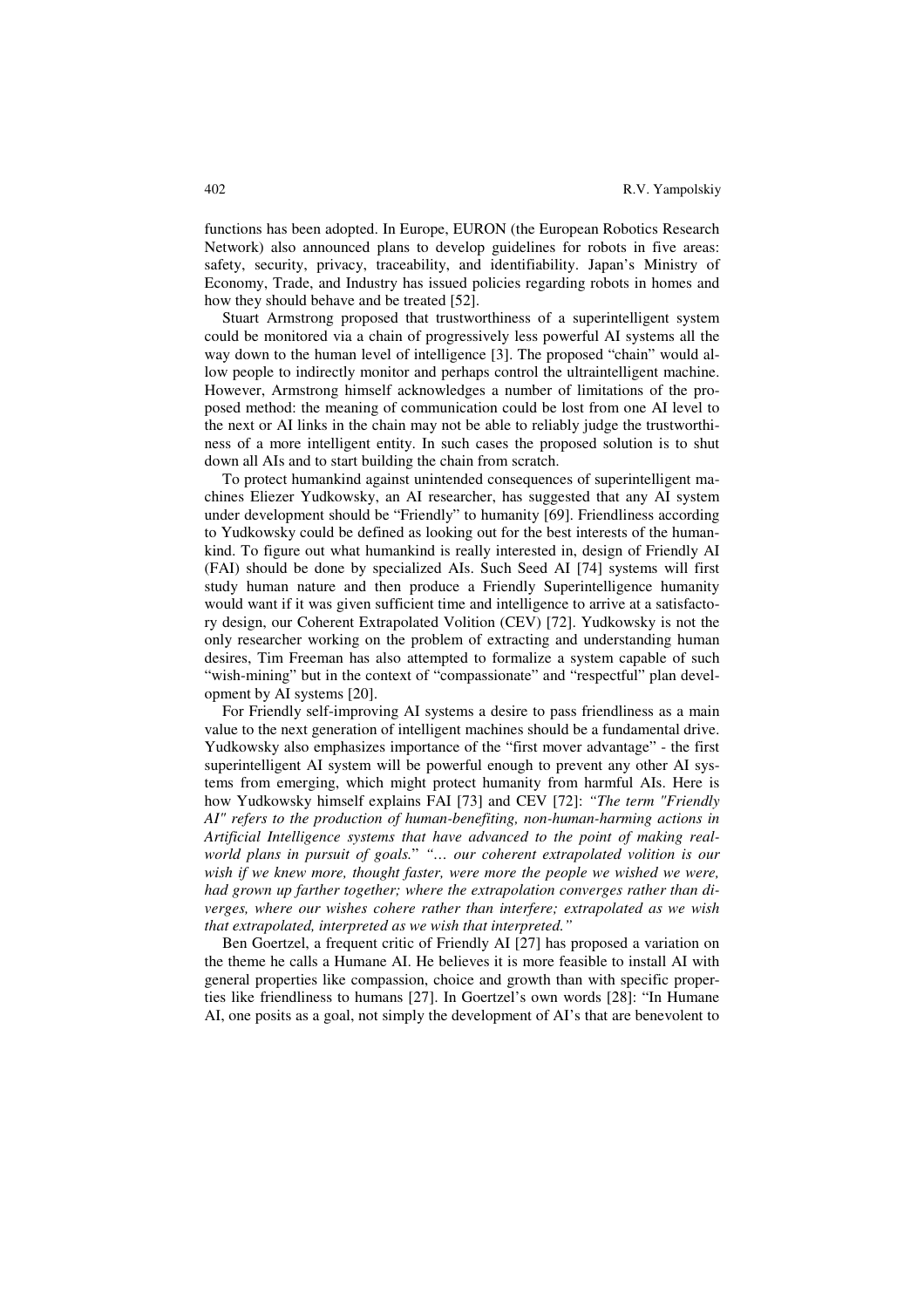humans, but the development of AI's that display the qualities of "humaneness," … That is, one proposes "humaneness" as a kind of ethical principle, where the principle is: "Accept an ethical system to the extent that it agrees with the body of patterns known as 'humaneness'."

Bill Hibbard believes that the design of superintelligent machines needs to incorporate emotions that can guide the process of learning and self-improvement in such machines. In his opinion machines should love us as their most fundamental emotion and consequently they will attempt to make us happy and prosperous. He states [41]: "So in place of laws constraining the behavior of intelligent machines, we need to give them emotions that can guide their learning of behaviors." Others have also argued for importance of emotions, for example Mark Waser wrote [63]: "…thinking machines need to have analogues to emotions like fear and outrage that create global biases towards certain actions and reflexes under appropriate circumstances".

#### *2.4 Indirect Solutions*

Continuing with the economic model of supply and demand it is possible to argue that the superintelligent machines will need humans and therefore not exterminate humanity (but still might treat it less than desirably). For example in the movie Matrix, machines need the heat from our bodies as energy. It is not obvious from the movie why this would be an efficient source of energy but we can certainly think of other examples.

Friendly AI is attempting to replicate what people would refer to as "common sense" in the domain of plan formation [70]. Since only humans know what it is like to be a human [48] the Friendly machines would need people to provide that knowledge, to essentially answer the question: "What Would Human Do (WWHD)?"

Alan Turing in "*Intelligent Machinery, a Heretical Theory*" argued that humans can do something machines can't, namely overcome limitations of Godel's incompleteness theorem [58]. Here is what Turing said on this matter [58]: "*By Godel's famous theorem, or some similar argument, one can show that however the machine is constructed there are bound to be cases where the machine fails to give an answer, but a mathematician would be able to.*"

Another area of potential need for assistance from human beings for machines may be deduced from some peer-reviewed experiments showing that human consciousness can affect Random Number Generators and other physical processes [5]. Perhaps ultraintelligent machines will want that type of control or some more advanced technology derivable from it.

As early as 1863 Samuel Butler has argued that the machines will need us to help them reproduce: "*They cannot kill us and eat us as we do sheep; they will not only require our services in the parturition of their young (which branch of their economy will remain always in our hands), but also in feeding them, in setting them right when they are sick, and burying their dead or working up their corpses into new machines."* [14].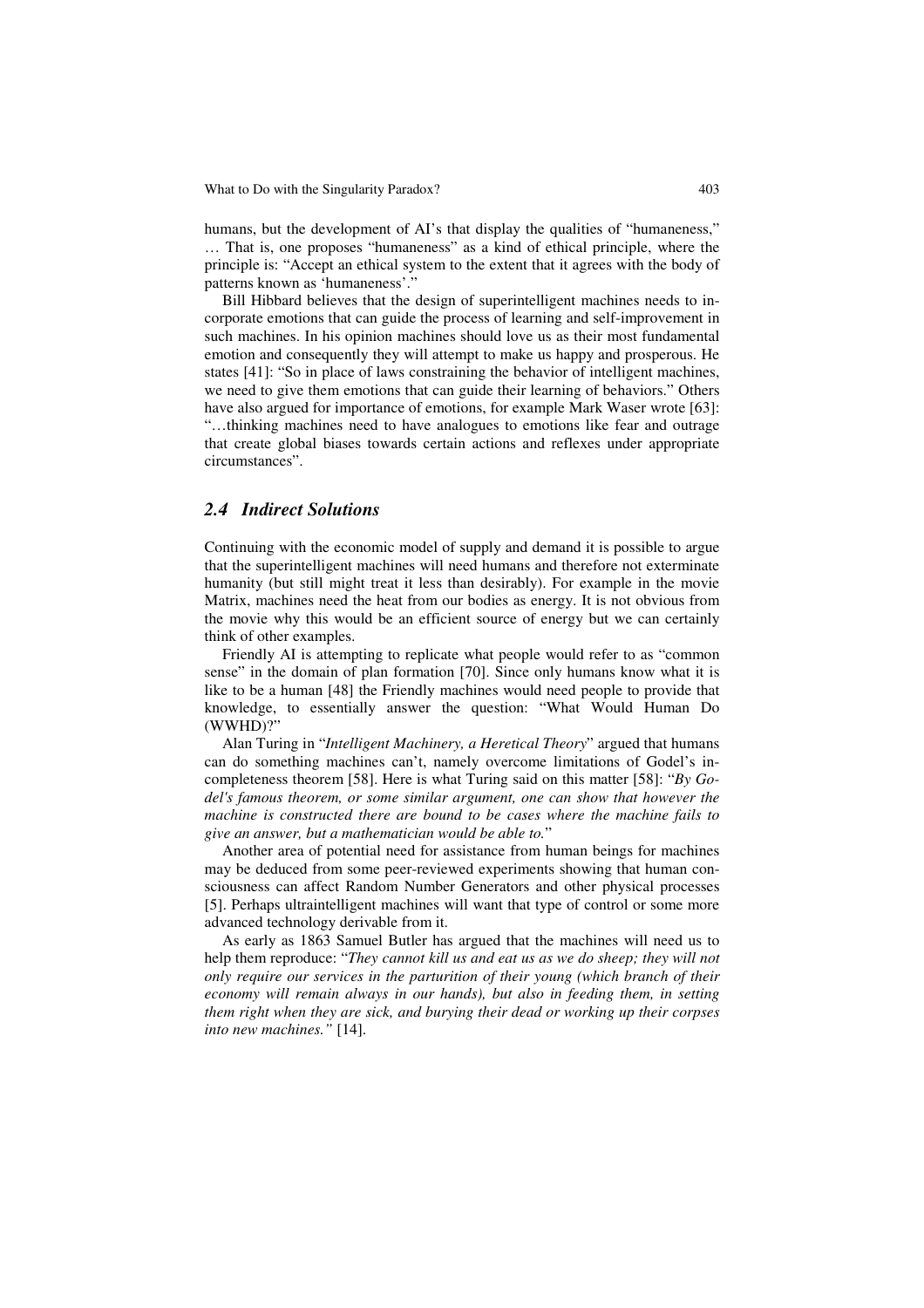A set of anthropomorphic arguments is also often made. They usually go something like: by analyzing human behavior we can see some reasons for a particular type of intelligent agent not to exterminate a less intelligent life form. For example, humankind doesn't need elephants and we are smarter and certainly capable of wiping them out but instead we spend lots of money and energy on preserving them, why? Is there something inherently valuable in all life forms? Perhaps their DNA is great source of knowledge which we may later use to develop novel medical treatments? Or maybe their minds could teach us something? Maybe the fundamental rule implanted in all intelligent agents should be that information should never be destroyed. As each living being is certainly packed with unique information this would serve as a great guiding principle in all decision making. Similar arguments could be made about the need of superintelligent machines to have cute human pets, or a desire for companionship with other intelligent species, or a milliard other human needs. For example, Mark Waser, a proponent of teaching the machines universal ethics [64], which only exist in the context of society, suggested that we should "… convince our super-intelligent AIs that it is in their own self-interest to join ours."

Some scientists are willing to give up on humanity all together in the name of a greater good that they claim ultraintelligent machines will bring [17]. They see machines as the natural next step in evolution and believe that humanity has no right to stand in the way of progress. Essentially their position is - let the machines do what they want, they are the future, no humanity is not necessarily a bad thing. They may see desire to keep humanity alive as nothing but a self-centered bias of Homo sapiens. Some may even give reasons for why humanity is undesirable to nature such as environmental impact on Earth and later on maybe the cosmos at large. To quote from some of the proponents of the "let them kill us" philosophy: "*Humans should not stand in the way of a higher form of evolution. These machines are godlike. It is human destiny to create them"* [1] believes Hugo de Garis.

Amazingly as early as 1863 Samuel Butler has written about the need for a violent struggle against machine oppression: "*… the time will come when the machines will hold the real supremacy over the world and its inhabitants is what no person of a truly philosophic mind can for a moment question. Our opinion is that war to the death should be instantly proclaimed against them."* [14].

An alternative vision for the post singularity future of humanity could be summarized as: "If you can't beat them, join them". A number of prominent scientists have suggested pathways for humanity to be able to keep up with superintelligent machines by becoming partially or completely merged with our engineered progeny. Ray Kurzweil is an advocate of a process known as uploading in which a mind of a person is scanned and copied into a computer [45]. The specific pathway to such scanning is not important but suggested approaches include advanced Brain Computer Interfaces (BCI), brain scanning and nanobots. A copied human could either reside in robotic body or in virtual reality. In any case superior computational resources in terms of processing speed and memory become available to such an uploaded human making it feasible for the person to keep up with superintelligent machines.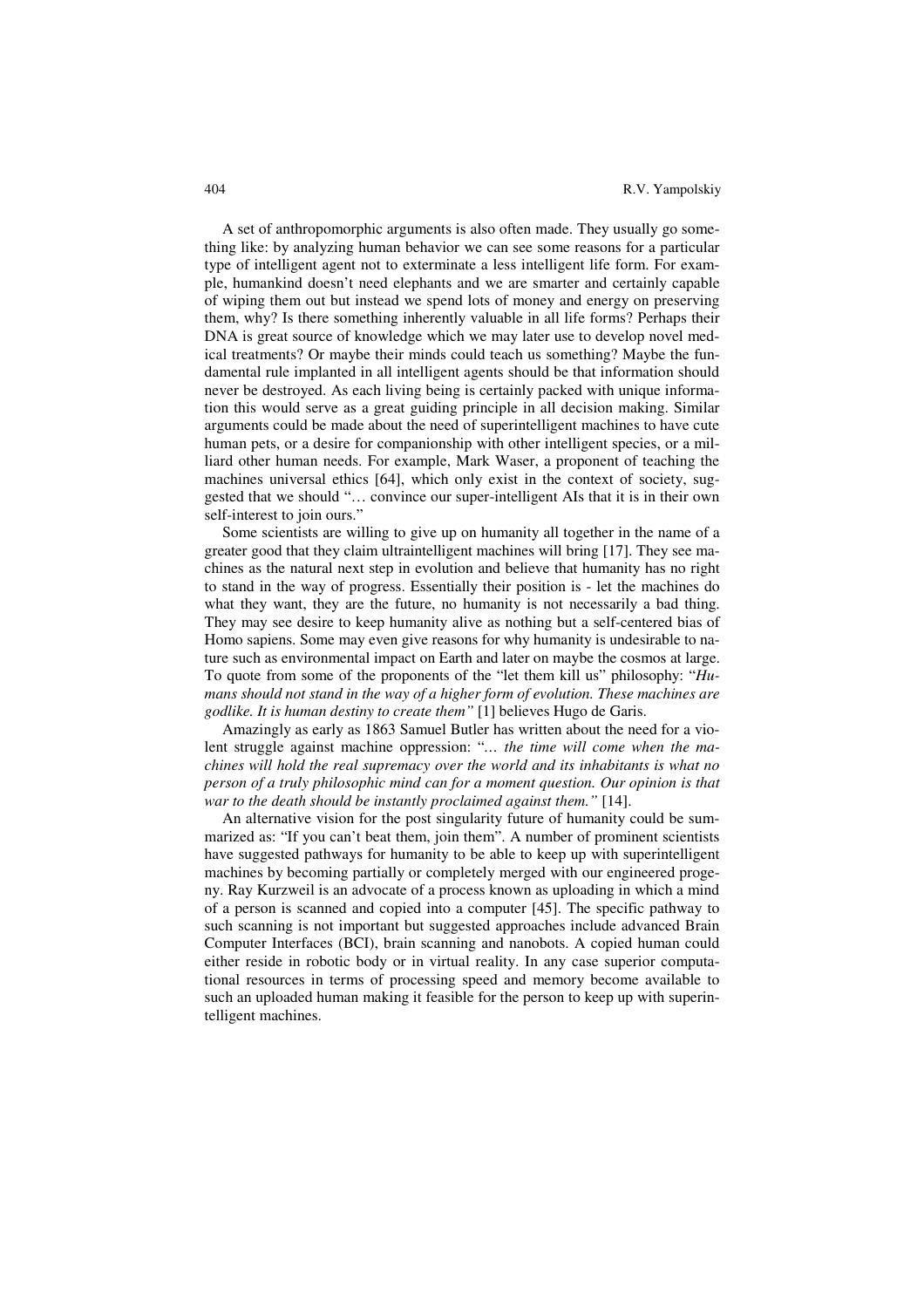A slightly less extreme approach is proposed by Kevin Warwick who also agrees that we will merge with our machines but via direct integration of our bodies with them. Devices such as brain implants will give "cyborgs" computational resources necessary to compete with the best of the machines. Novel sensors will provide sensual experiences beyond the five we are used to operating with. A human being with direct uplink to the wireless Internet will be able to instantaneously download necessary information or communicate with other cyborgs [61]. Both Kurzweil and Warwick attempt to analyze potential consequences of humanity joining the machines and come up with numerous fascinating predictions. The one aspect they agree on is that humanity will never be the same. Peter Turney suggests an interesting twist on the "fusion" scenario: "*One approach to controlling a [superintelligence] would be to link it directly to a human brain. If the link is strong enough, there is no issue of control. The brain and the computer are one entity; therefore, it makes no sense to ask who is controlling whom."* [59].

### **3 Other Approaches**

While we have reviewed some of the most prominent and frequently suggested approaches for dealing with the Singularity Paradox many other approaches and philosophical viewpoints are theoretically possible. Many of them would fall into the Singularity "denialist" camp accepting the following statement by Jeff Hawkins [2]: "There will be no singularity or point in time where the technology itself runs away from us." He further elaborates [2]: "Exponential growth requires the exponential consumption of resources (matter, energy, and time), and there are always limits to this. Why should we think intelligent machines would be different? We will build machines that are more 'intelligent' than humans and this might happen quickly, but there will be no singularity, no runaway growth in intelligence. There will be no single godlike intelligent machine." A recent report from the AAAI presidential panel on long-term AI futures outlines similar beliefs held by the majority of the participating AI scientists: "There was overall skepticism about the prospect of an intelligence explosion as well as of a "coming singularity," and also about the large-scale loss of control of intelligent systems" [42].

Others may believe that we might get lucky and even if we do nothing the superintelligence will turn out to be friendly to us and possess some human characteristics. Perhaps this will happen as a side effect of being (directly or indirectly) designed by human engineers who will, maybe subconsciously, incorporate such values into their designs or as Douglas Hofstadter put it [2]: "Perhaps these machines--our 'children'--will be vaguely like us and will have culture similar to ours…". Yet others think that superintelligent machines will be neutral towards us. John Casti thinks that [2]: "… machines will become increasingly uninterested in human affairs just as we are uninterested in the affairs of ants or bees. But it's more likely than not in my view that the two species will comfortably and more or less peacefully coexist…". Both Peter Turney [59] and Alan Turing [57] suggested that giving machines an ability to feel pleasure and pain will allow us to control them to a certain degree and will assist in machine learning. Unfortunately teaching machines to feel pain is not an easy problem to solve [8, 16]. Finally, one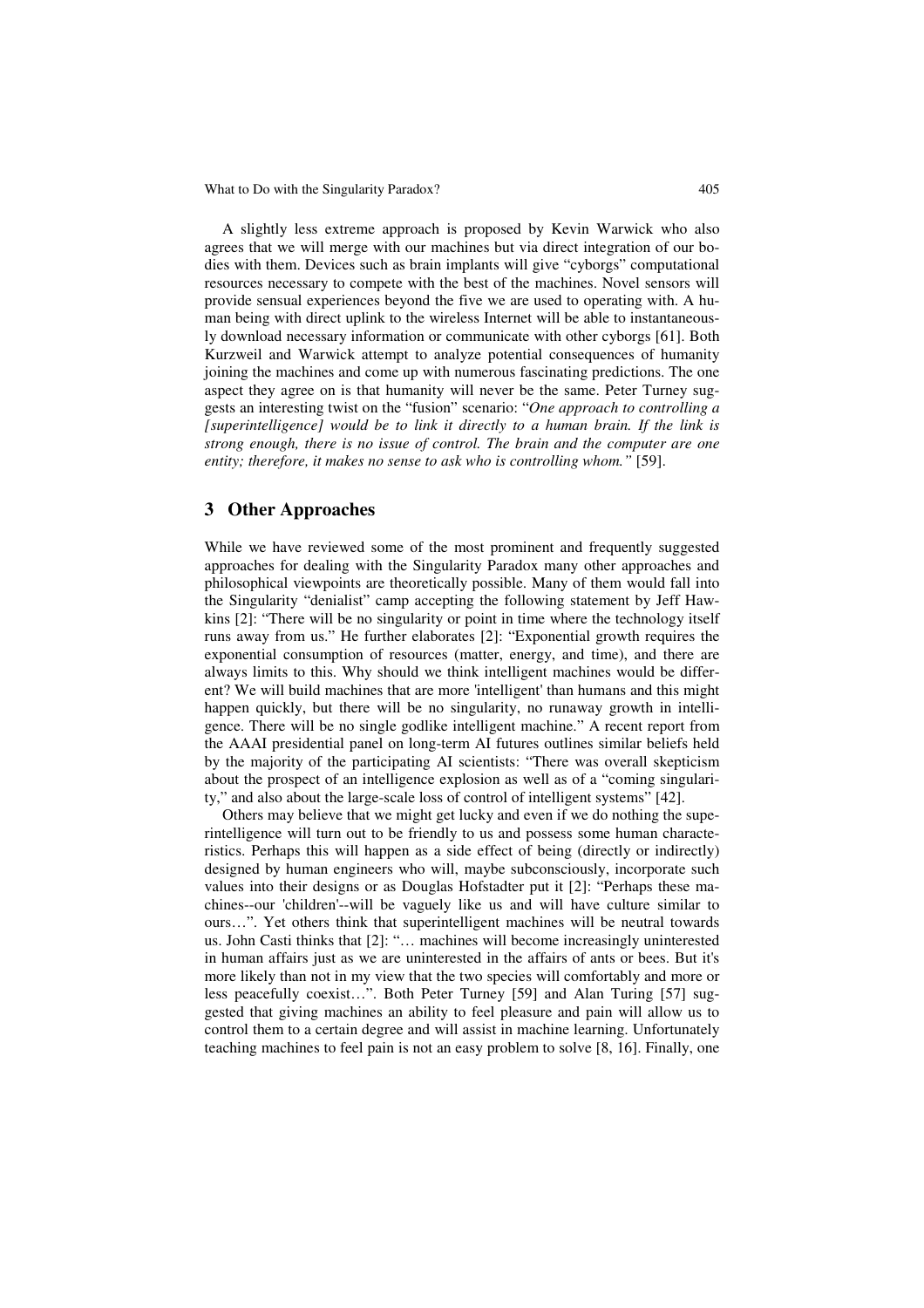can simply deny that the problem exists by questioning either possibility of the technological singularity or not accepting that it leads to the Singularity Paradox. Perhaps one can believe that a superintelligent machine by its very definition will have at least as much common sense as an average human and will consequently act accordingly.

#### **4 Analysis of Solutions**

In this paper we provide an overview of methods which were proposed to either directly or indirectly address the problem we have named the Singularity Paradox. We have categorized the proposed solutions into five broad categories, namely: Prevention of Development, Restricted Deployment, Incorporation into Society, Self-Monitoring, and Indirect Solutions. Such grouping makes it easier to both understand the proposed methods and to analyze them as a set of complete measures. We will review each category and analyze it in terms of feasibility of accomplishing the proposed actions and more importantly try to evaluate the likelihood of the method succeeding if implemented.

Violent struggle against scientific establishment, outlawing AI research and placing restrictions on development and sale of hardware components are all a part of an effort to prevent superintelligent machines from ever coming into existence and to some extent are associated with the modern Luddite movement. Given the current political climate, complex legal system and economic needs of the world's most developed countries it is highly unlikely that laws will be passed to either ban computer scientists from researching AI systems or from developing and selling faster processors. Since for this methodology to work the ban needs to be both global and enforceable it will not work as there is no global government to enforce such a law or to pass it in the first place. Even if such a law was passed there is always a possibility that some rogue scientist somewhere will simply violate the restrictions making it at best a short term solution.

An idea for an automated monitoring system AKA "Big Brother AI" is as likely to be accepted by humanity as the legal solution analyzed above. It also presents the additional challenge of technological implementation which as far as we can tell would be as hard to make "humanity safe" as a full blown singularity level AI system. Provided that the system would have to be given legal rights to control people we can quote Martha Moody by saying "Sometimes the cure is worse than the disease." Finally, as for the idea of violent struggle, it may come to be, as suggested by Hugo de Garis [21] but we will certainly not advocate such an approach or even consider it as a real solution.

Restricting access of superintelligent machines to the real world is a commonly proposed solution to the SP problem. AI-boxes, Leakproofing and restricted question-answering-only systems known as Oracle AIs are just some of the proposed methods for accomplishing that. While a lot of skepticism has been expressed towards the possibility of long term restriction of a superintelligent mind no one so far has proven that it is impossible with mathematical certainty. This approach may be similar to putting a dangerous human being in prison. While some have escaped from even maximum security facilities, in general, prisons do provide a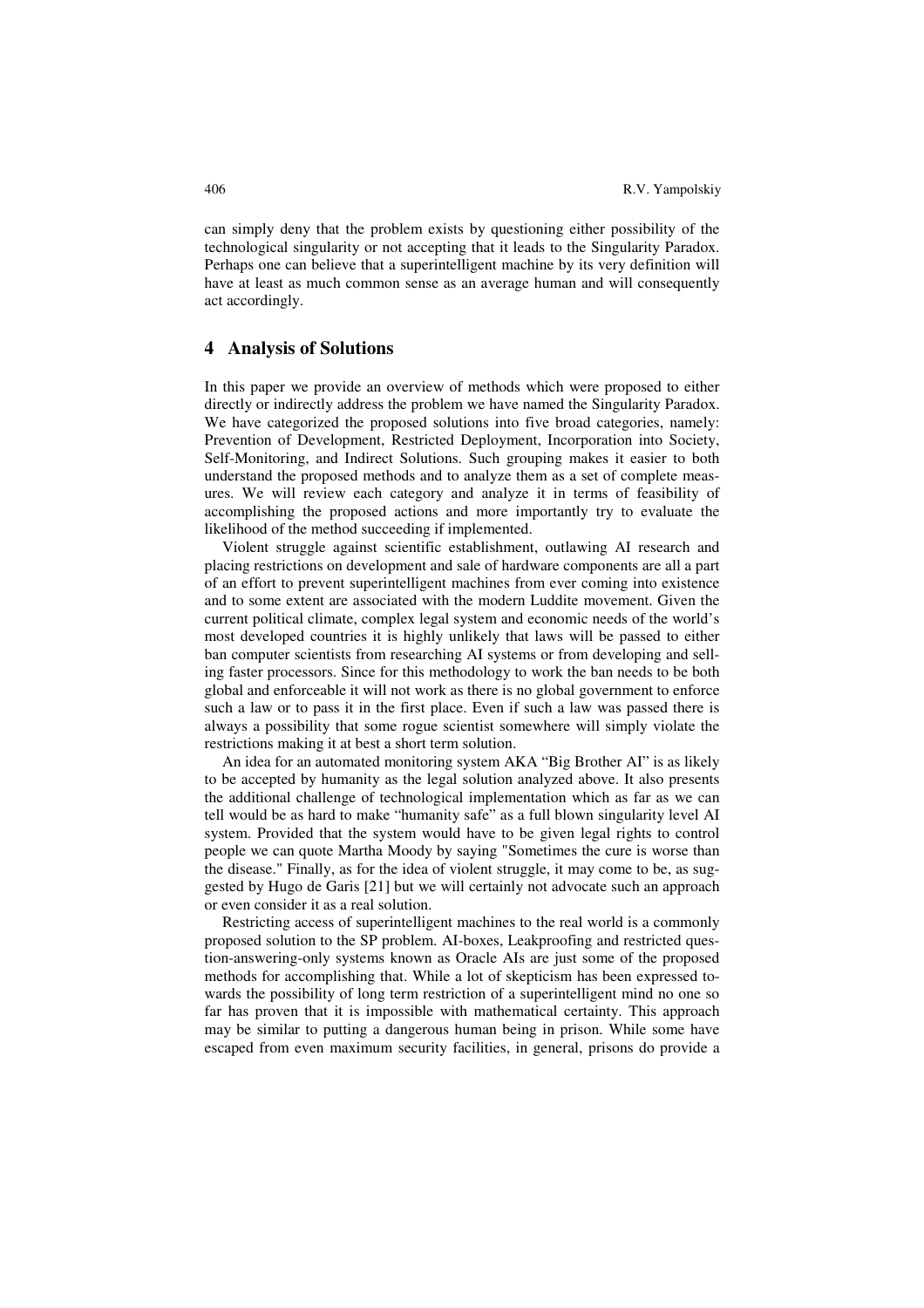certain measure of security which while not perfect is still beneficial for improving overall safety of the society. This approach may provide some short term relief especially in the early stages of the development of truly intelligent machines. We also feel that this area is one of the most likely to be accepted by the general scientific community as research in the related fields of computer and network security, steganography detection, computer viruses, encryption, and cyber-warfare is well funded and highly publishable. While without a doubt the restriction methodology will be extremely difficult to implement, it might serve as a tool for at least providing humanity with a little more time to prepare a better response.

Numerous suggestions for regulating behavior of machines by incorporating them into the human society have been proposed. Economic theories, legal recourse, human education, ethical principles of morality and equality, and even religious indoctrination have been suggested as a way to make superintelligent machines a part of our civilization. It seems that the proposed methods are a result of an anthropomorphic bias as it is not obvious why would machines with minds drastically different from human and which have no legal status, no financial responsibilities, no moral compass and no spiritual desires be interested in any of the typical human endeavors of daily life. We could of course try and program into the superintelligent machines such tendencies as meta-rules but then we simply change our approach to the so called "Self-Monitoring" methods which we will discuss later. While the ideas proposed in this category are straightforward to implement we are skeptical of their usefulness as any even slightly intelligent machine will discover all the loopholes in our legal, economic and ethical system as well or better as human beings are known to be able to. With respect to the idea of raising machines as our children and giving them a human education this would not only be impractical because of the required time but also because we all know about children who greatly disappoint their parents.

The Self-Monitoring category groups together very dissimilar approaches such as explicitly hard-coding rules of behavior into the machine, creating numerous levels of machines with increasing capacity to monitor each other or providing machines with a fundamental and unmodifiable desire to be nice to humanity. The idea of providing explicit rules for robots to follow is the oldest approach surveyed in this paper and as such has received the most criticism over the years. The general consensus seems to be that no set of rules can ever capture every possible situation and that interaction of rules may lead to unforeseen circumstances and undetectable loopholes leading to devastating consequences for humanity.

The approach of chaining multiple levels of AI systems with progressively greater capacity seems to be replacing a very difficult problem of solving SP with a much harder problem of solving a multi-system version of the same problem. Numerous issues with the chain could arise such as the break in the chain of communication or an inability of a system to accurately assess the mind of another (especially smarter) system. Also the process of constructing the chain is not trivial.

Finally the approach of making a fundamentally friendly system which will desire to preserve its friendliness under numerous self-improvement measures seems to be very likely to work if implemented correctly. Unfortunately no one knows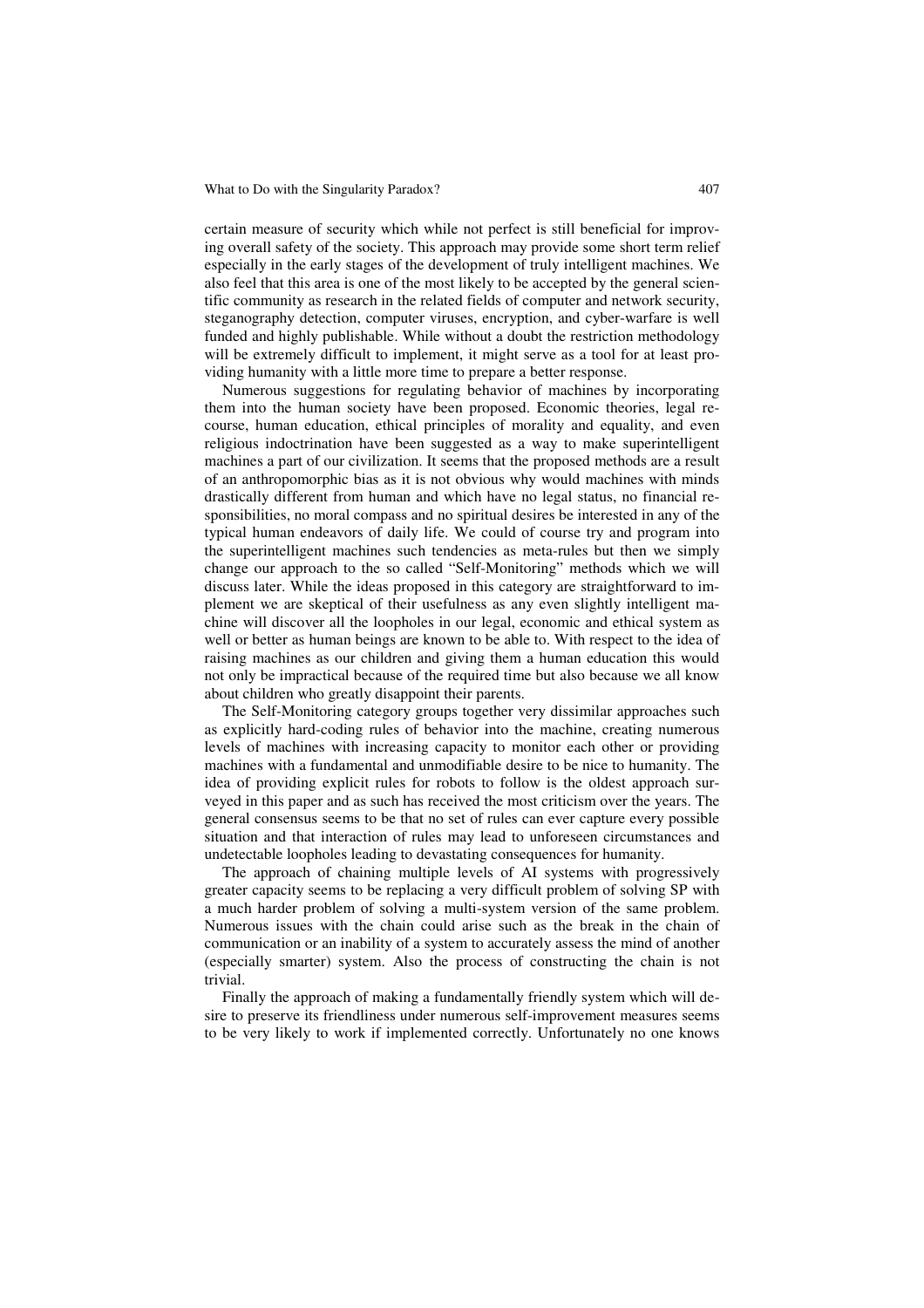how to create a human-friendly self-improving optimization process and some have argued that it is impossible [46, 29, 26]. It is also unlikely that creating a friendly intelligent machine is easier than creating any intelligent machine, creation of which would still produce a Singularity Paradox. Similar criticism could be applied to many variations on the Friendly AI theme for example Goertzel's Humane AI or Freeman's Compassionate AI. As one of the more popular solutions to the SP problem the Friendliness approach has received a significant dose of criticisms [27, 39, 38], however we believe that this area of research is well suited for scientific investigation and further research by the main stream AI community. Work has already begun in the general area of assuring the behavior of intelligent agents [31, 33].

To summarize our analysis of Self-Monitoring methods we can say that explicit rules are easy to implement, but are unlikely to serve the intended purpose. The chaining approach is too complex to implement or verify and has not been proven to be workable in practice. Finally, the approach of installing fundamental desire into the superintelligent machines to treat humanity nicely may work if implemented but as of today no one can accurately evaluate feasibility of such an implementation. Finally, the category of Indirect Approaches is comprised of nine highly diverse methods some of which are a bit extreme and others provide no solution at all. For example Peter Turney's idea of giving machines the ability to feel pleasure and pain does not in any way prevent machines from causing humanity great amounts of the latter and in fact may help machines in becoming torture experts given their personal experiences with pain.

The next approach is based on the idea first presented by Samuel Butler and later championed by Alan Turing and others, is that the machines will need us for some purpose, such as procreation, and so will treat us nicely. This is highly speculative and it requires us to prove existence of some property of human beings for which superintelligent machines will not be able to create a simulator (reproduction is definitely not such a property for software agents). This is highly unlikely and even if there is such a property it does not guarantee nice treatment of humanity, since just one of us may be sufficient to perform the duty or maybe even a dead human will be as useful in supplying the necessary degree of humanness.

A very extreme view is presented (at least in the role of Devil's advocate) by Hugo de Garis who says that the superintelligent machines are better than us and so deserve to take over even if it means the end of the human race. While it is certainly a valid philosophical position it is neither a solution to the SP nor a desirable outcome in the eyes of the majority of people. Likewise, Butler's idea of an outright war against superintelligent machines is likely to bring humanity to extinction due to the shear difference in capabilities between the two types of minds.

Another non-solution is discussed by Jeff Hawkins who simply states that the Technological Singularity will not happen and so consequently SP will not be a problem. Others admit that the Singularity may take place but think that we may get lucky and the machines will be nice to us just by chance. Neither one of those positions offers much in terms of solution and the chances of us getting lucky given the space of all possible non-human minds is very close to zero.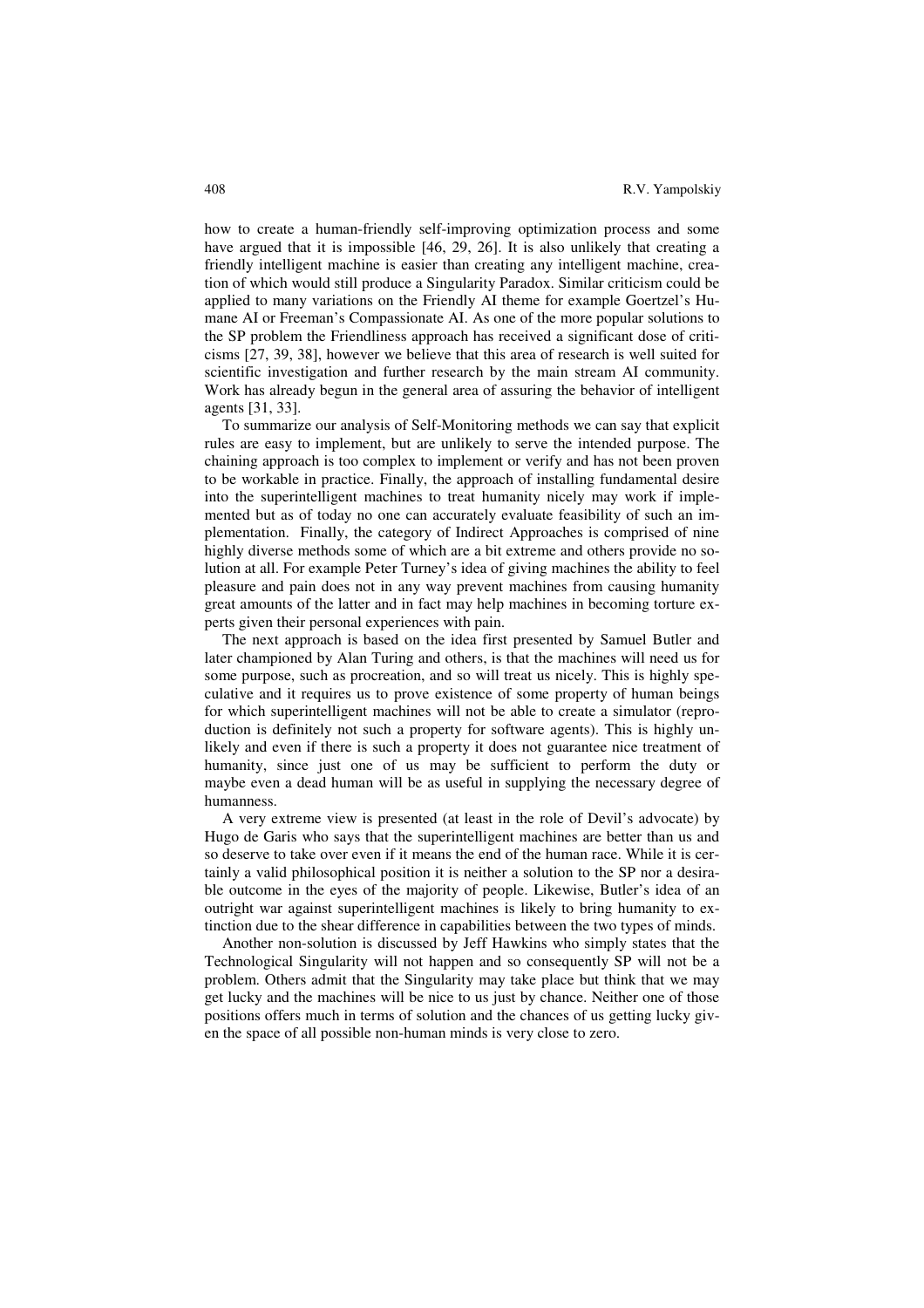Finally, a number of hybrid approaches are suggested which say that instead of trying to control or defeat the superintelligent machines we should join them. Either via brain implants or via uploads we could become just as smart and powerful as machines, defeating the SP problem by supplying our common sense to the machines. In our opinion the presented solutions are both feasible (in particular the cyborgs option) to implement and is likely to work, unfortunately we may have a Pyrrhic victory. In the process of defending humanity we might lose ours. Last but not least, we have to keep in mind a possibility that the SP simply has no solution and prepare to face the unpredictable post-Singularity world.

### **5 Conclusions**

With the survival of humanity on the line, the issues raised by the problem of the Singularity Paradox are too important to put "all our eggs in one basket". We should not limit our response to any one technique, or an idea from any one scientist or a group of scientists. A large research effort from the scientific community is needed to solve this issue of global importance [67]. Even if there is a relatively small chance that a particular method would succeed in preventing an existential catastrophe it should be explored as long as it is not likely to create significant additional dangers to the human race. After analyzing dozens of solutions from as many scientists, we came to the conclusion that the search is just beginning. Perhaps because the winning strategy has not yet been suggested or maybe additional research is needed to accept an existing solution with some degree of confidence.

For a long time work related to the issues raised in this volume has been informally made public via online forums, blogs and personal website by a few devoted enthusiasts. We believe the time has come for the singularity research to join mainstream science. It could be a field in its own right supported by strong interdisciplinary underpinnings and attracting top mathematicians, philosophers, engineers, psychologists, computer scientists and academics from other fields.

#### **References**

- [1] Anonymous, Hugo de Garis, Wikipedia.org (1999), http://en.wikipedia.org/wiki/Hugo\_de\_Garis
- [2] Anonymous, Tech Luminaries Address Singularity, IEEE Spectrum. Special Report: The Singularity (June 2008), http://spectrum.ieee.org/computing/hardware/ tech-luminaries-address-singularity
- [3] Armstrong, S.: Chaining God: A qualitative approach to AI, trust and moral systems. New European Century (2007),

http://www.neweuropeancentury.org/GodAI.pdf

- [4] Asimov, I.: Runaround in Astounding Science Fiction (March 1942)
- [5] Bancel, P., Nelson, R.: The GCP Event Experiment: Design, Analytical Methods, Results. Journal of Scientific Exploration 22(4) (2008)
- [6] Benford, G.: "Me/Days", in Alien Flesh. Victor Gollancz, London (1988)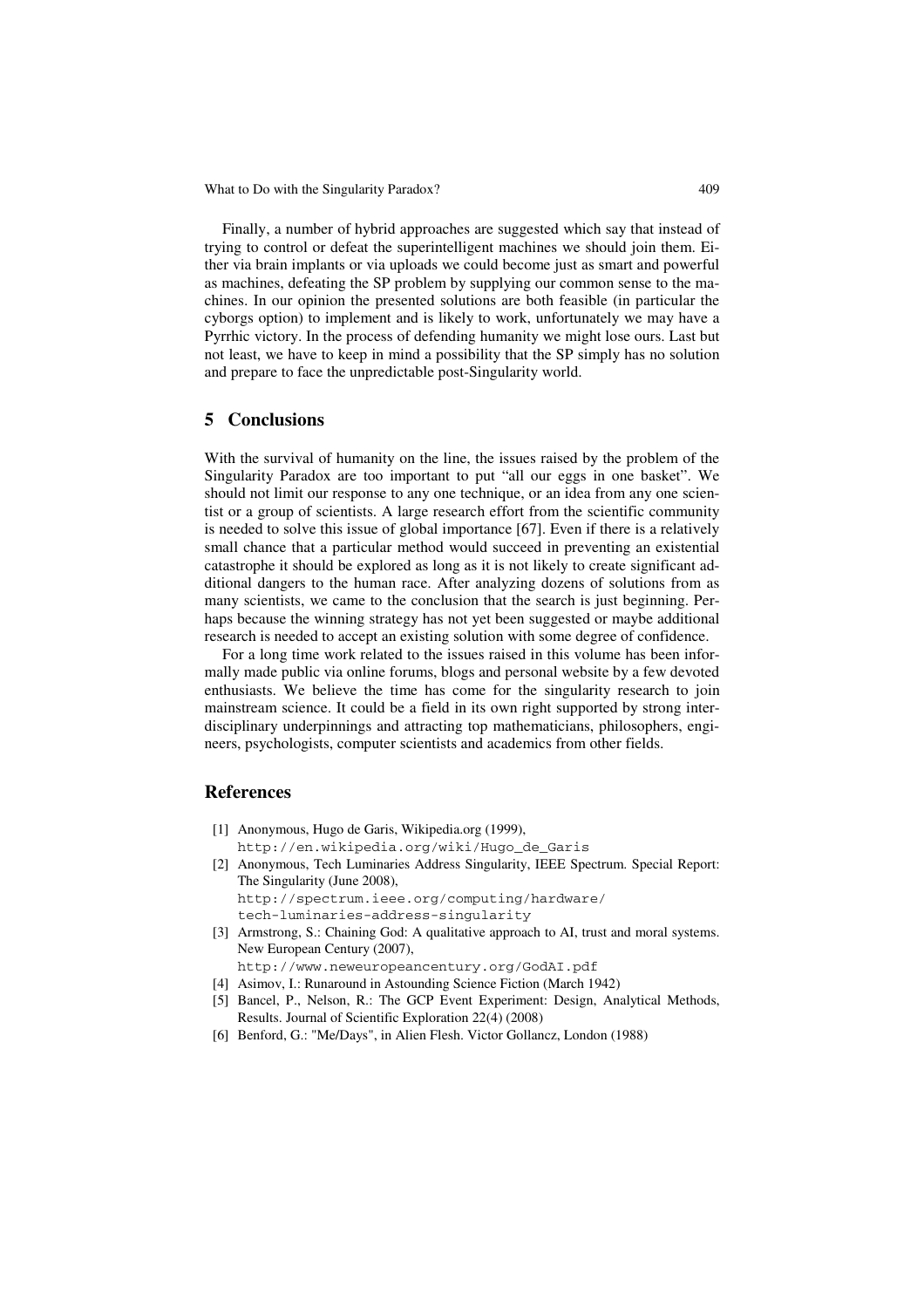- [7] Berglas, A.: Artificial Intelligence Will Kill Our Grandchildren (February 22, 2009), http://berglas.org/Articles/AIKillGrandchildren/ AIKillGrandchildren.html
- [8] Bishop, M.: Why Computers Can't Feel Pain. Minds and Machines 19(4), 507–516 (2009)
- [9] Bostrom, N.: Ethical Issues in Advanced Artificial Intelligence. Review of Contemporary Philosophy 5, 66–73 (2006)
- [10] Bostrom, N.: Oracle AI (2008), http://lesswrong.com/lw/qv/the\_rhythm\_of\_disagreement/
- [11] Bostrom, N., Yudkowsky, E.: The Ethics of Artificial Intelligence. In: Ramsey, W., Frankish, K. (eds.) Cambridge Handbook of Artificial Intelligence. Cambridge University Press (2011)
- [12] Brin, D.: Lungfish (1987), http://www.davidbrin.com/lungfish1.html
- [13] Bugaj, S., Goertzel, B.: Five Ethical Imperatives and their Implications for Human-AGI Interaction. Dynamical Psychology (2007), http://goertzel.org/dynapsyc/2007/ Five\_Ethical\_Imperatives\_svbedit.html
- [14] Butler, S.: Darwin Among the Machines, To the Editor of Press, Christchurch, New Zealand, June 13 (1863)
- [15] Chalmers, D.: The Singularity: A Philosophical Analysis. Journal of Consciousness Studies 17, 7–65 (2010)
- [16] Dennett, D.C.: Why You Can't Make a Computer That Feels Pain. Synthese 38(3), 415–456 (1978)
- [17] Dietrich, E.: After the Humans are Gone. Journal of Experimental & Theoretical Artificial Intelligence 19(1), 55–67 (2007)
- [18] Drexler, E.: Engines of Creation. Anchor Press (1986)
- [19] Fox, J., Shulman, C.: Superintelligence Does Not Imply Benevolence. In: 8th European Conference on Computing and Philosophy, Munich, Germany, October 4-6 (2010)
- [20] Freeman, T.: Using Compassion and Respect to Motivate an Artificial Intelligence (2009), http://www.fungible.com/respect/paper.html
- [21] Garis, H.D.: The Artilect War. ETC publications (2005)
- [22] Geraci, R.M.: Apocalyptic AI: Religion and the Promise of Artificial Intelligence. The Journal of the American Academy of Religion 76(1), 138–166 (2008)
- [23] Geraci, R.M.: Religion for the Robots, Sightings. Martin Marty Center at the University of Chicago, June 14 (2007), http://divinity.uchicago.edu/martycenter/ publications/~sightings/archive\_2007/0614.shtml
- [24] Geraci, R.M.: Spiritual Robots: Religion and Our Scientific View of the Natural World. Theology and Science 4(3), 229–246 (2006)
- [25] Gibson, W.: Neuromancer. Ace Science Fiction, New York (1984)
- [26] Goertzel, B.: The All-Seeing (A)I. Dynamic Psychology (2004), http://www.goertzel.org/dynapsyc
- [27] Goertzel, B.: Apparent Limitations on the "AI Friendliness" and Related Concepts Imposed By the Complexity of the World (September 2006), http://www.goertzel.org/papers/ LimitationsOnFriendliness.pdf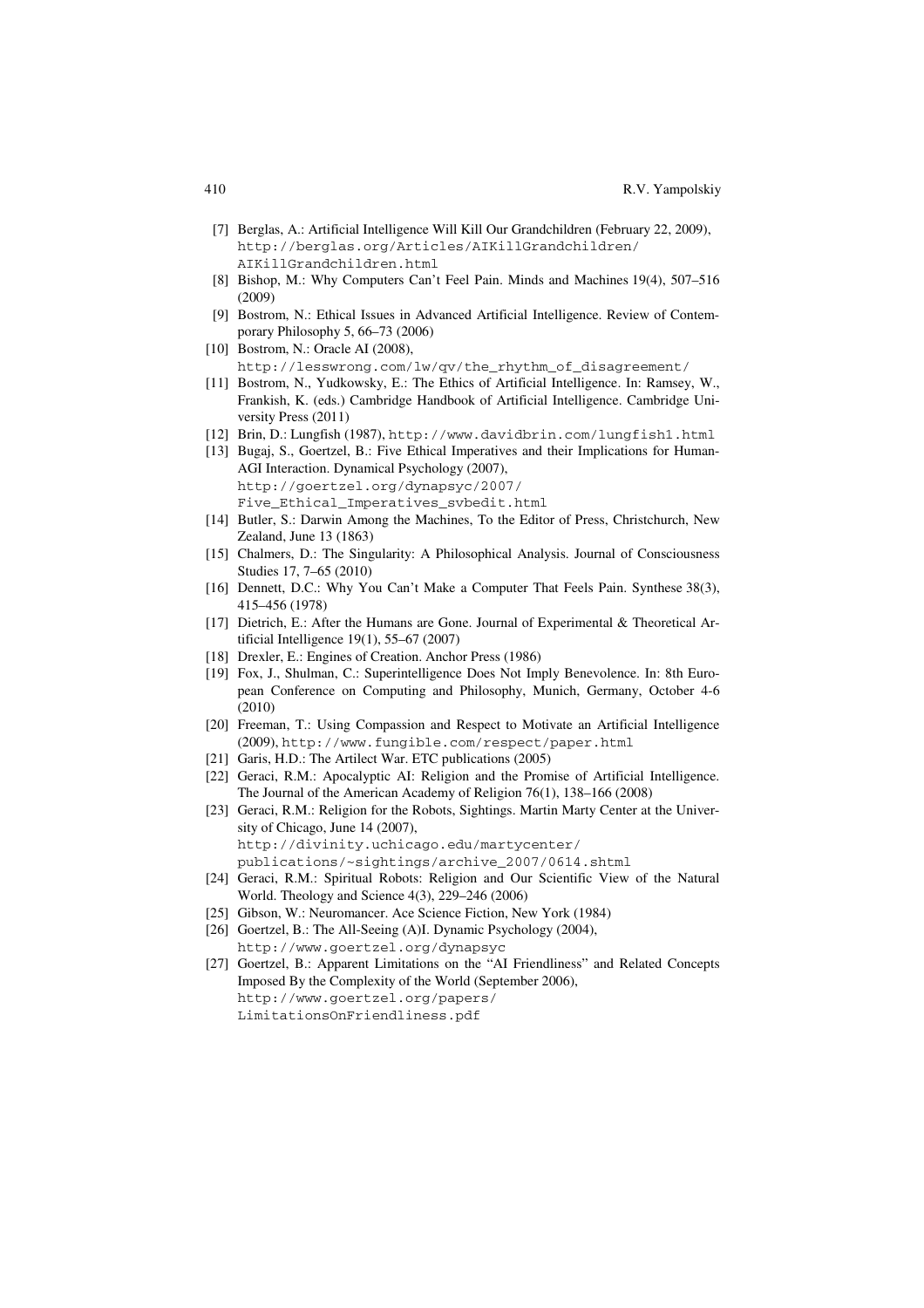- [28] Goertzel, B.: Encouraging a Positive Transcension. Dynamical Psychology (2004), http://www.goertzel.org/dynapsyc/2004/ PositiveTranscension.html
- [29] Goertzel, B.: Thoughts on AI Morality. Dynamical Psychology (2002), http://www.goertzel.org/dynapsyc
- [30] Good, I.J.: Speculations Concerning the First Ultraintelligent Machine. Advances in Computers 6, 31–88 (1966)
- [31] Gordon-Spears, D.: Assuring the behavior of adaptive agents. In: Rouff, C.A., et al. (eds.) Agent Technology From a Formal Perspective, pp. 227–259. Kluwer (2004)
- [32] Gordon-Spears, D.F.: Asimov's Laws: Current Progress. In: Hinchey, M.G., Rash, J.L., Truszkowski, W.F., Rouff, C.A., Gordon-Spears, D.F. (eds.) FAABS 2002. LNCS (LNAI), vol. 2699, pp. 257–259. Springer, Heidelberg (2003)
- [33] Gordon, D.F.: Well-Behaved Borgs, Bolos, and Berserkers. In: 15th International Conference on Machine Learning (ICML 1998), San Francisco, CA (1998)
- [34] Hall, J.S.: Ethics for Machines (2000), http://autogeny.org/ethics.html
- [35] Hanson, R.: Economics of the Singularity. IEEE Spectrum 45(6), 45–50 (2008)
- [36] Hanson, R.: Prefer Law to Values (October 10, 2009), http://www.overcomingbias.com/2009/10/ prefer-law-to-values.html
- [37] Hawking, S.: Science in the Next Millennium. In: The Second Millennium Evening at The White House, Washington, DC, March 6 (1998)
- [38] Hibbard, B.: Critique of the SIAI Collective Volition Theory (December 2005), http://www.ssec.wisc.edu/~billh/g/SIAI\_CV\_critique.html
- [39] Hibbard, B.: Critique of the SIAI Guidelines on Friendly AI (2003), http://www.ssec.wisc.edu/~billh/g/SIAI\_critique.html
- [40] Hibbard, B.: The Ethics and Politics of Super-Intelligent Machines (July 2005), http://www.ssec.wisc.edu/~billh/g/SI\_ethics\_politics.doc
- [41] Hibbard, B.: Super-Intelligent Machines. Computer Graphics 35(1), 11–13 (2001)
- [42] Horvitz, E., Selman, B.: Interim Report from the AAAI Presidential Panel on Long-Term AI Futures (August 2009), http://aaai.org/Organization/Panel/panel-note.pdf
- [43] Joy, B.: Why the Future Doesn't Need Us. Wired Magazine 8(4) (April 2000)
- [44] Kaczynski, T.: Industrial Society and Its Future. The New York Times, September 19 (1995)
- [45] Kurzweil, R.: The Singularity is Near: When Humans Transcend Biology. Viking  $(2005)$
- [46] Legg, S.: Friendly AI is Bunk, Vetta Project (2006), http://commonsenseatheism.com/wp-content/uploads/2011/02/
- [47] Mccauley, L.: AI Armageddon and the Three Laws of Robotics. Ethics and Information Technology 9(2) (2007)
- [48] Nagel, T.: What is it Like to be a Bat? The Philosophical Review LXXXIII(4), 435– 450 (1974)
- [49] Omohundro, S.M.: The Basic AI Drives. In: Wang, P., Goertzel, B., Franklin, S. (eds.) Proceedings of the First AGI Conference. Frontiers in Artificial Intelligence and Applications, vol. 171. IOS Press (February 2008)
- [50] Omohundro, S.M.: The Nature of Self-Improving Artificial Intelligence, Singularity Summit, San Francisco, CA (2007)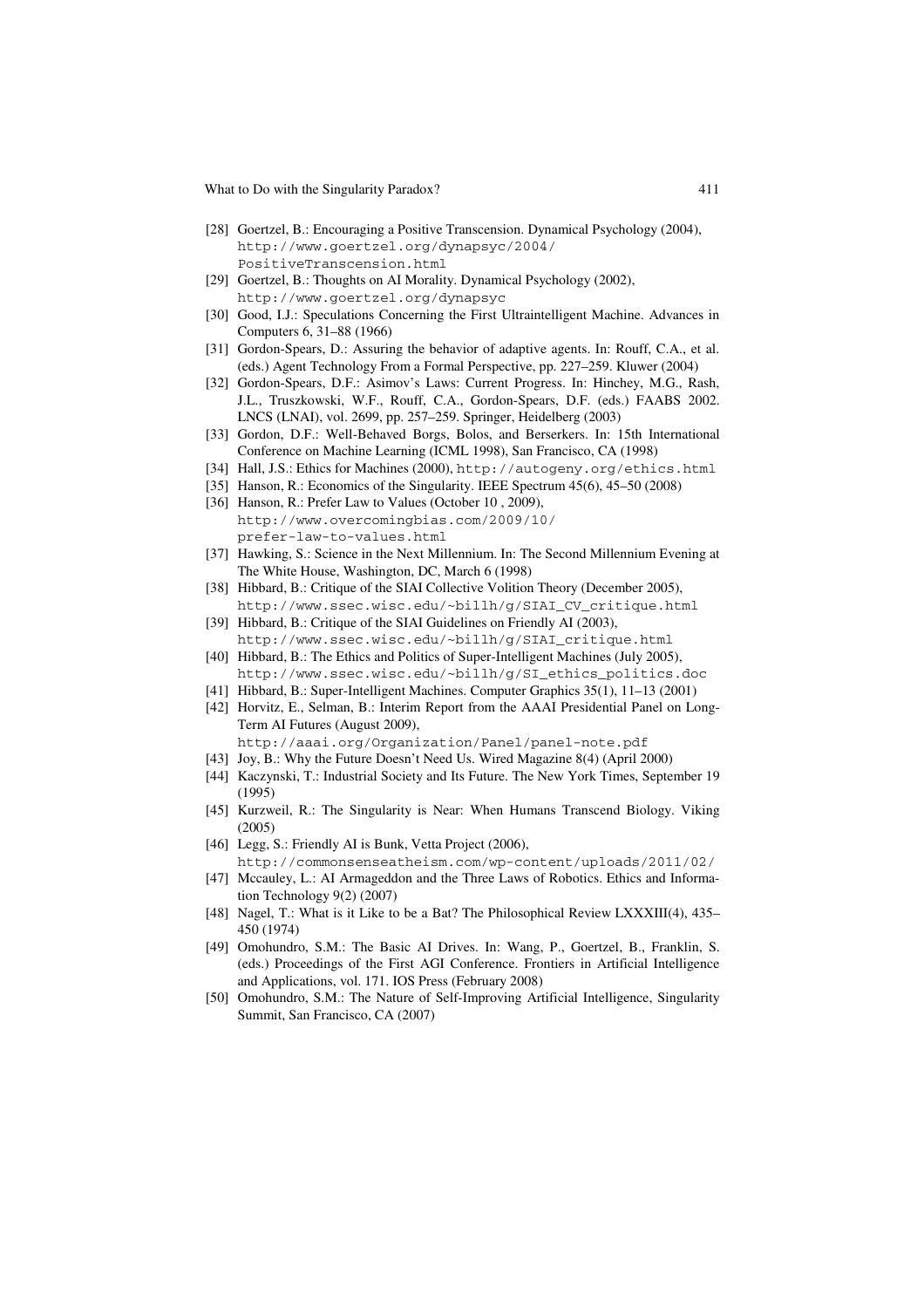- [51] Pynadath, D.V., Tambe, M.: Revisiting Asimov's First Law: A Response to the Call to Arms. In: Meyer, J.-J.C., Tambe, M. (eds.) ATAL 2001. LNCS (LNAI), vol. 2333, p. 307. Springer, Heidelberg (2002)
- [52] Sawyer, R.J.: Robot Ethics. Science 318, 1037 (2007)
- [53] Shulman, C., Jonsson, H., Tarleton, N.: Machine Ethics and Superintelligence. In: 5th Asia-Pacific Computing & Philosophy Conference, Tokyo, Japan, October 1-2 (2009)
- [54] Shuman, C., Tarleton, N., Jonsson, H.: Which Consequentialism? Machine Ehics and Moral Divergence. In: Asia-Pacific Conference on Computing and Philosophy (APCAP 2009), Tokyo, Japan, October 1-2 (2009)
- [55] Solomonoff, R.J.: The Time Scale of Artificial Intelligence: Reflections on Social Effects. North-Holland Human Systems Management 5, 149–153 (1985)
- [56] Sotala, K.: Evolved Altruism, Ethical Complexity, Anthropomorphic Trust. In: 7th European Conference on Computing and Philosophy (ECAP 2009), Barcelona, July 2-4 (2009)
- [57] Turing, A.: Computing Machinery and Intelligence. Mind 59(236), 433–460 (1950)
- [58] Turing, A.M.: Intelligent Machinery, A Heretical Theory. Philosophia Mathematica 4(3), 256–260 (1996)
- [59] Turney, P.: Controlling Super-Intelligent Machines. Canadian Artif. Intell., 27 (1991)
- [60] Vinge, V.: The Coming Technological Singularity: How to Survive in the Posthuman Era. In: Vision 21: Interdisciplinary Science and Engineering in the Era of Cyberspace, Cleveland, OH, March 30-31, pp. 11–22 (1993)
- [61] Warwick, K.: Cyborg Morals, Cyborg Values, Cyborg Ethics. Ethics and Information Technology 5, 131–137 (2003)
- [62] Waser, M.: Deriving a Safe Ethical Architecture for Intelligent Machines. In: 8th Conference on Computing and Philosophy (ECAP 2010), October 4-6 (2010)
- [63] Waser, M.R.: Designing a Safe Motivational System for Intelligent Machines. In: The Third Conference on Artificial General Intelligence, Lugano, Switzerland, March 5-8 (2010)
- [64] Waser, M.R.: Discovering the Foundations of a Universal System of Ethics as a Road to Safe Artificial Intelligence, AAAI Technical Report FS-08-04, Menlo Park, CA (2008)
- [65] Weld, D.S., Etzioni, O.: The First Law of Robotics (a Call to Arms). In: National Conference on Artificial Intelligence, pp. 1042–1047 (1994)
- [66] Yampolskiy, R.V.: AI-Complete CAPTCHAs as Zero Knowledge Proofs of Access to an Artificially Intelligent System. ISRN Artificial Intelligence, 271878 (2011)
- [67] [67] Yampolskiy, R.V.: Artificial Intelligence Safety Engineering: Why Machine Ethics is a Wrong Approach. In: Philosophy and Theory of Artificial Intelligence (PT-AI 2011), Thessaloniki, Greece, October 3-4 (2011)
- [68] Yampolskiy, R.V.: Leakproofing Singularity Artificial Intelligence Confinement Problem. Journal of Consciousness Studies (JCS), 19(1-2) (2012)
- [69] Yudkowsky, E.: Artificial Intelligence as a Positive and Negative Factor in Global Risk. In: Bostrom, N., Cirkovic, M.M. (eds.) Global Catastrophic Risks, pp. 308–345. Oxford University Press, Oxford (2008)
- [70] Yudkowsky, E.: What is Friendly AI? (2005), http://singinst.org/ourresearch/publications/ what-is-friendly-ai.html